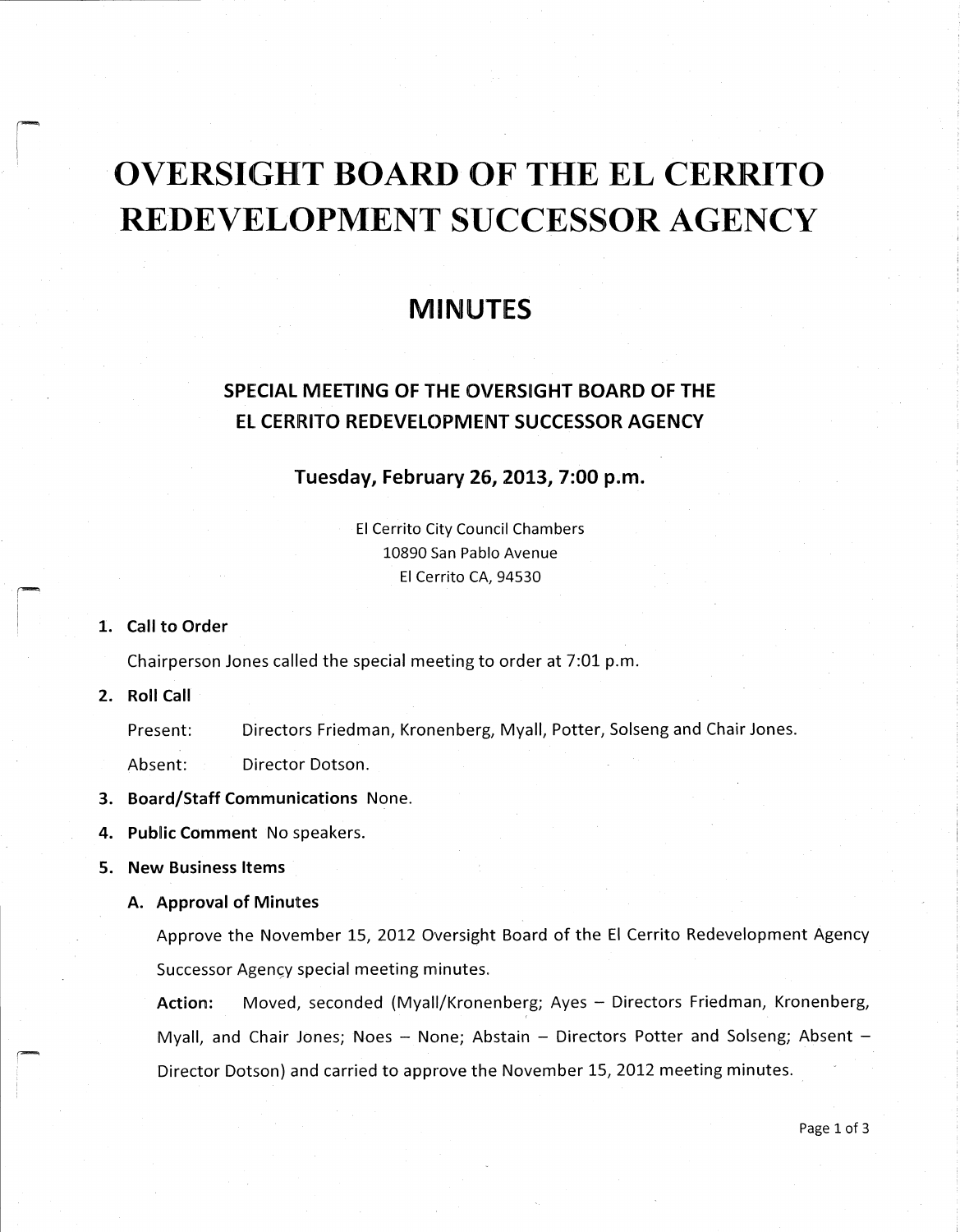B. Successor Agency's FY 2013-14 Administrative Budget; a Cash Flow Loan Agreement Between the City and the Successor Agency; and the Draft Recognized Obligation Payment Schedule 13-14A for the July-December 2013 Period

Adopt Oversight Board resolutions approving 1) the Successor Agency's FY 2013-14 Administrative Budget; 2) <sup>a</sup> Cash Flow Loan Agreement Between the City of El Cerrito and the El Cerrito Redevelopment Agency Successor Agency, <sup>p</sup> ursuant to Health & Safety Code Section 34173(h); and 3) the draft Recognized Obligation Payment Schedule 13-14A for the July- December 2013 period.

Presenter: Lori Treviño, Economic Development Manager.

Actions: The Oversight Board took action on all three resolutions in one motion. Moved, seconded (Friedman/Potter; Ayes - Directors Friedman, Kronenberg, Myall, Potter, Solseng and Chair Jones; Noes — None; Absent — Director Dotson) and carried to: 1) Adopt Resolution No. 2013-1, the Successor Agency's FY 2013-14 administrative budget; 2) Adopt Resolution No. 2013-2, a Cash Flow Loan Agreement Between the City of El Cerrito and the El Cerrito Redevelopment Agency Successor Agency, <sup>p</sup> ursuant to Health & Safety Code Section 34173(h); and 3) Adopt Resolution No. 2013-3, the draft Recognized Obligation Payment Schedule 13- 14A for the July- December 2013 period.

C. Public Review of Amended Independent Accountant's Reports on Applying Agreed-Upon Procedures on the Low and Moderate Income Housing Funds and on the Non-Housing Funds of the former El Cerrito Redevelopment Agency, prepared pursuant to California Health & Safety Code Section 34179. <sup>5</sup>

Receive public comment on the Independent Accountant's Reports, which will be considered for approval at <sup>a</sup> special meeting of the Oversight Board on Wednesday, March 6, 2013 at 6 p.m.

Presenter: Lori Treviño, Economic Development Manager. No speakers and no comments received.